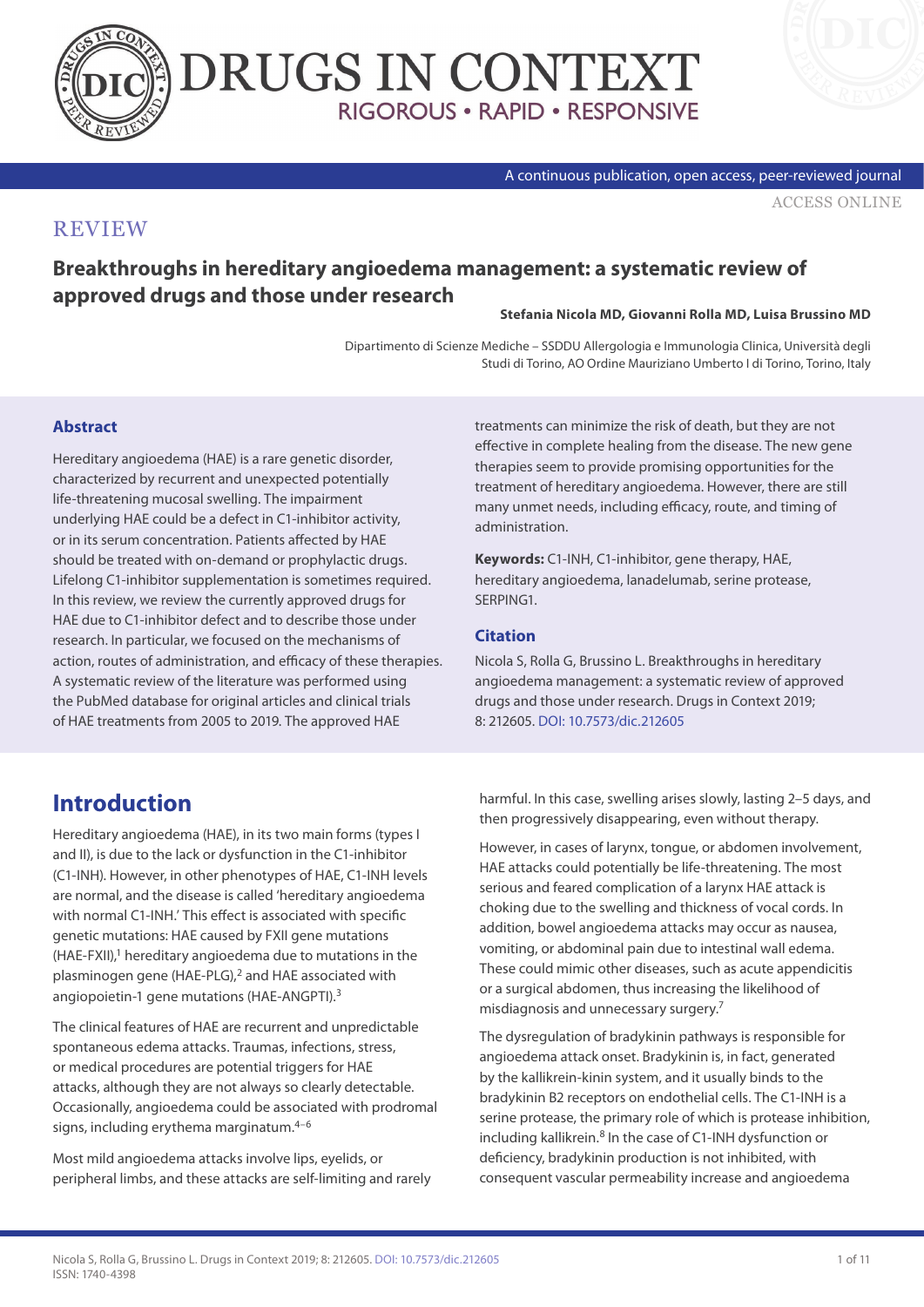swelling.<sup>9</sup> The C1-INH protein is encoded by the serpin peptidase inhibitor clade G member 1 (SERPING1) gene on chromosome 11q12-q13.1.<sup>10</sup>

Due to the rarity of the disease and frequent misdiagnosis (i.e., histamine-mediated angioedema, angiotensinconverting enzyme inhibitor angioedema, etc.), $^{11}$  the delay in HAE diagnosis could be up to 20 years.<sup>12</sup> This delay causes a significant economic and psychological burden for both healthcare associations and affected patients.<sup>13</sup>

The proper and quick identification of the disease is increasingly important, as the treatment of the attacks and their prevention is possible due to the currently available drugs. These drugs can, in fact, improve the patient quality of life by reducing the number and severity of HAE attacks.

Many different approaches for HAE treatment are now available, and many are in the pipeline. This review aims to provide an overview of the newly approved drugs for HAE treatment in Europe, focusing on new approaches, including biologics and gene therapies.

# **Materials and methods**

### Database and key words (MeSH)

A systematic review of the literature was performed, according to the PRISMA statement, by using the PubMed database for original articles and clinical trials of HAE treatments from January 2005 to August 2019 (Figure 1).

The following keywords alone and/or in combination were used: 'Hereditary angioedema treatment,' 'HAE and C1- INH management,' 'HAE and FXII management,' 'HAE and treatment,' 'HAE and biologics,' 'HAE and gene therapy,' 'HAE and molecular approach,' 'HAE and trials,' 'HAE and new therapies,' and 'HAE and management.'

In addition, reports coming from the website [https://clinicaltrials.gov](https://clinicaltrials.gov/) were evaluated, as well as notes released by the European Medicine Agency (EMA) and the Food and Drug Administration (FDA) concerning HAE treatment withdrawal or approval.

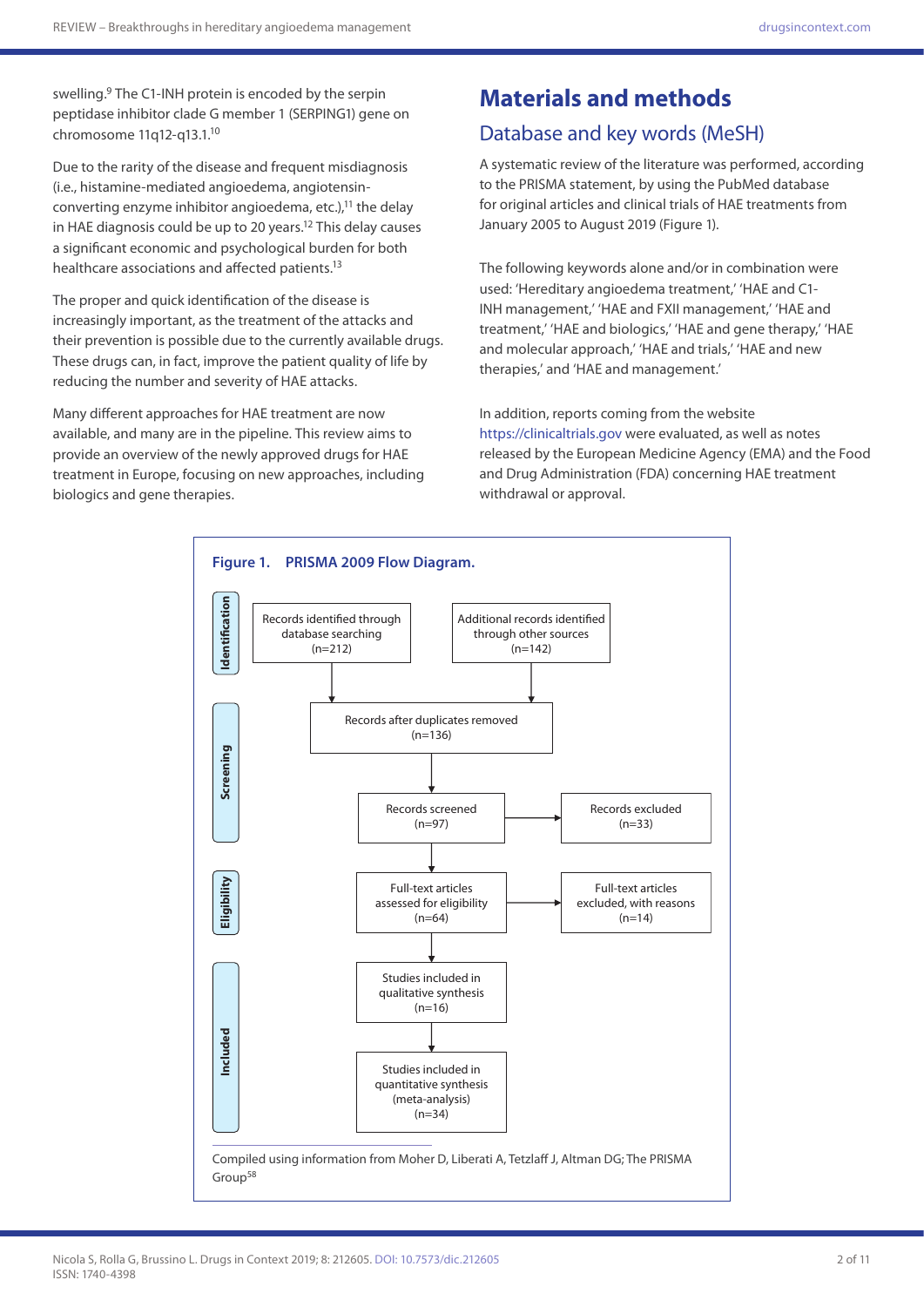# Selection criteria

We selected original articles and reviews assessing HAEapproved treatment and papers presenting preliminary data of phase 1, phase 2, or phase 3 clinical trials. In one case, we analyzed an *ex vivo* preliminary study on nonhuman primates.14

# Data collection

Two researchers identified and selected the full-text papers. The selection was blind and completely independent of the two people. Discrepancies of the selected articles were resolved by consensus.

# **Therapeutic approved strategies for the management of HAE**

Three different approaches are now available for HAE treatment, according to the frequency and severity of attacks.

Over the last few decades, FDA and EMA have approved new safe and effective drugs for hereditary angioedema treatment (Figure 2) (Table 1).

Most recent drugs (Tables 2 and 3) can improve therapeutic efficacy, presenting fewer adverse events than the oldest drugs. The high frequency of virilization and liver impairment caused by androgens and the infectious risk related to frozen plasma administration are widely known.15

Patients can now be treated either with an on-demand therapy, which is administered immediately after the onset of

swelling, or they might receive a short-term prophylaxis, used to prevent HAE attacks related to high-risk procedures (e.g., surgical or dental practices). A third option could be long-term prophylaxis, indicated in patients who cannot achieve disease control from on-demand treatment alone. The primary purpose of long-term prophylaxis is to decrease the overall number and severity of HAE attacks.<sup>16,17</sup>

# **On-demand therapy**

### Traditional approved drugs

#### **Berinert®**

In 2009, the FDA approved Berinert® (CSL Behring), a pasteurized plasma-derived C1-INH concentrate, available for intravenous (IV) administration in patients needing on-demand therapy. This drug was not approved for short-term prophylaxis but is used off-label for this purpose. A randomized, double-blind, placebo-controlled (DBPC) study in 125 patients affected by type I or type II HAE, Berinert®, at a dose of 20 U/kg, showed a significant reduction in the time to the relief of HAE symptom onset (30 *versus* 90 minutes; *p*=0.003) and a shortening in time to complete symptom resolution (294 *versus* 468 minutes; *p*=0.02) compared with the placebo.<sup>18</sup> The proper dose of Berinert<sup>®</sup> for an HAE attack is 20 U/kg IV given at 4 mL/min. In terms of safety, no seroconversions were observed for HIV, hepatitis virus, or human B19 virus during the approval studies or in real-life experiences.<sup>19</sup>

#### **Cinryze®**

A second intravenously administered plasma-derived C1-INH concentrate, with the marketing name Cinryze® (Shire), has

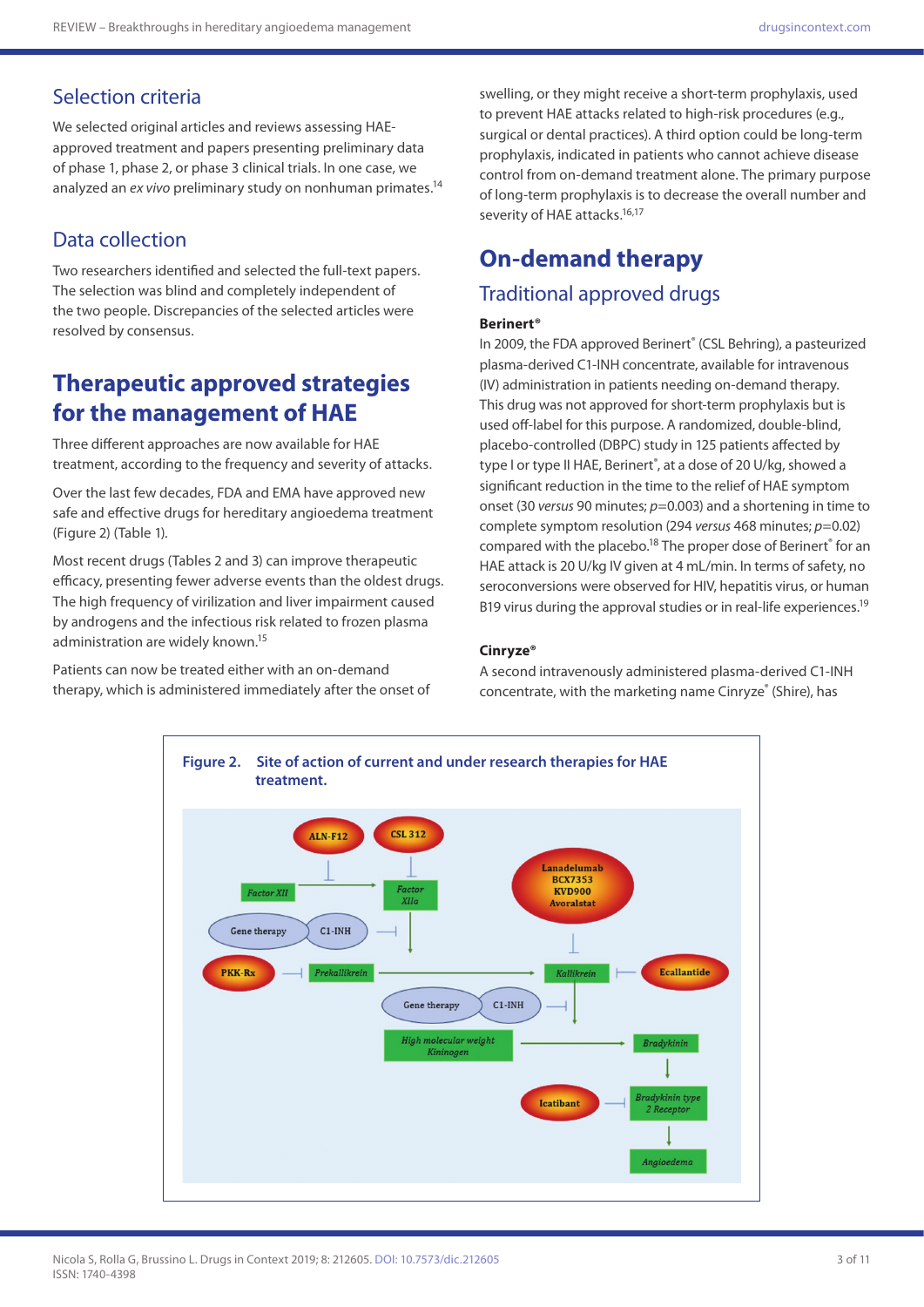**Table 1. Approved treatment options for C1-INH HAE.**

| <b>Drug name</b>                    | <b>Active</b><br>substance | <b>Type and action</b>                                                             | <b>Administration</b> | <b>Indication</b>                                    | T1/2                            |
|-------------------------------------|----------------------------|------------------------------------------------------------------------------------|-----------------------|------------------------------------------------------|---------------------------------|
| Kalbitor <sup>®</sup> , Dyax Corp   | Ecallantide                | Kallikrein inhibitor                                                               | <b>SC</b>             | On-demand<br>treatment                               | 2 hours                         |
| Firazyr <sup>®</sup> , Shire        | <b>Icatibant</b>           | Bradykinin B2 receptor<br>antagonist                                               | SC                    | On-demand<br>2-4 hours<br>treatment                  |                                 |
| Ruconest <sup>®</sup> , Pharming    | Conestat alfa              | Recombinant C1 inhibitor<br>from milk of transgenic<br>rabbits                     | IV                    | On-demand<br>3 hours<br>treatment                    |                                 |
| Berinert <sup>®</sup> , CSL Behring | $C1$ -INH                  | Plasma-derived C1-INH<br>concentrate pasteurized                                   | IV                    | On-demand<br>treatment,<br>Short-term<br>prophylaxis | 36-48 hours                     |
| Cinryze®, Shire                     | $C1$ -INH                  | Plasma-derived<br>C1-INH concentrate<br>nanofiltered                               | IV                    | Long-term<br>prophylaxis                             | 36-48 hours                     |
| Haegarda®, CSL Behring              | $C1$ -INH                  | Human plasma-derived<br>concentrate of C1<br>esterase inhibitor                    | SC, IV                | Long-term<br>prophylaxis                             | 69 hours (SC),<br>56 hours (IV) |
| Takhzyro <sup>®</sup> , Shire       | Lanadelumab                | Recombinant, fully<br>human IgG1 monoclonal<br>antibody inhibitor of<br>kallikrein | <b>SC</b>             | Long-term<br>prophylaxis                             | 14 days                         |

been approved by EMA for on-demand HAE attack treatment, short-term and long-term prophylaxis (see later).<sup>20</sup>

#### **Firazyr®**

Icatibant (Firazyr®, Shire) is a bradykinin B2 receptor antagonist approved by EMA in 2008 as an on-demand treatment for HAE attacks in adult patients. In a randomized, double-blind, placebo-controlled study, icatibant significantly reduced the median time in symptom severity reduction (120 *versus* 1188 minutes; *p*=0.001) and the onset of symptom relief (90 *versus* 1110 minutes;  $p=0.001$ ) compared with the placebo.<sup>21</sup> Icatibant is given as a subcutaneous injection of 30 mg (in 3 mL), repeatable after 6 hours (at most three injections in 24 hours).<sup>22</sup>

#### **Kalbitor®**

Ecallantide (Kalbitor®, Shire) is a potent kallikrein inhibitor approved by the FDA for the treatment of HAE attacks in patients aged ≥12 years, administered as a 30-mg subcutaneous dose. However, this drug was withdrawn in November 2011 because of the Committee for Medicinal Products for Human Use (CHMP) opinion, as the benefits of Kalbitor® did not outweigh its risks.<sup>23</sup>

## Biologic approved drugs

#### **Ruconest®**

To reduce the potential risk of blood-borne infections due to plasma-derived C1-INH, in 2010, the EMA approved a new

recombinant C1 inhibitor (Ruconest®, Pharming Healthcare) for on-demand treatment of HAE attacks in adolescents (≥12 years) and adults. The active ingredient in Ruconest® is conestat alfa, which is a glycoprotein similar to the human

C1-INH produced by recombinant DNA technology in a transgenic species of rabbits called New Zealand White (NZW) and then purified from their milk. Its amino acid sequence is an analogue of endogenous human C1 inhibitor, having a shorter half-life due to a different glycosylation pattern.<sup>24,25</sup> In a pooled analysis of two different studies comparing conestat alfa with placebo, Zuraw and his research group reported a significantly shorter time in the beginning of symptom relief in the conestat alfa group. The median time in minutes was 66 minutes (Ruconest<sup>®</sup> 100 U/kg), 122 minutes (Ruconest<sup>®</sup> 50 U/kg) and 495 minutes (saline), *p*<0.001 and *p*=0.013, respectively, referred to each dose compared with placebo (saline).<sup>26</sup> Because of the potential of rabbit protein in the preparation, Ruconest® is contraindicated in patients with a history or a suspicion of rabbit hypersensitivity.24

## **Long-term prophylaxis**

Long-term prophylaxis should be considered in symptomatic patients despite an optimized on-demand treatment of angioedema attacks. In addition, the frequency of attacks, disease activity level, and patient quality of life should be taken into consideration.16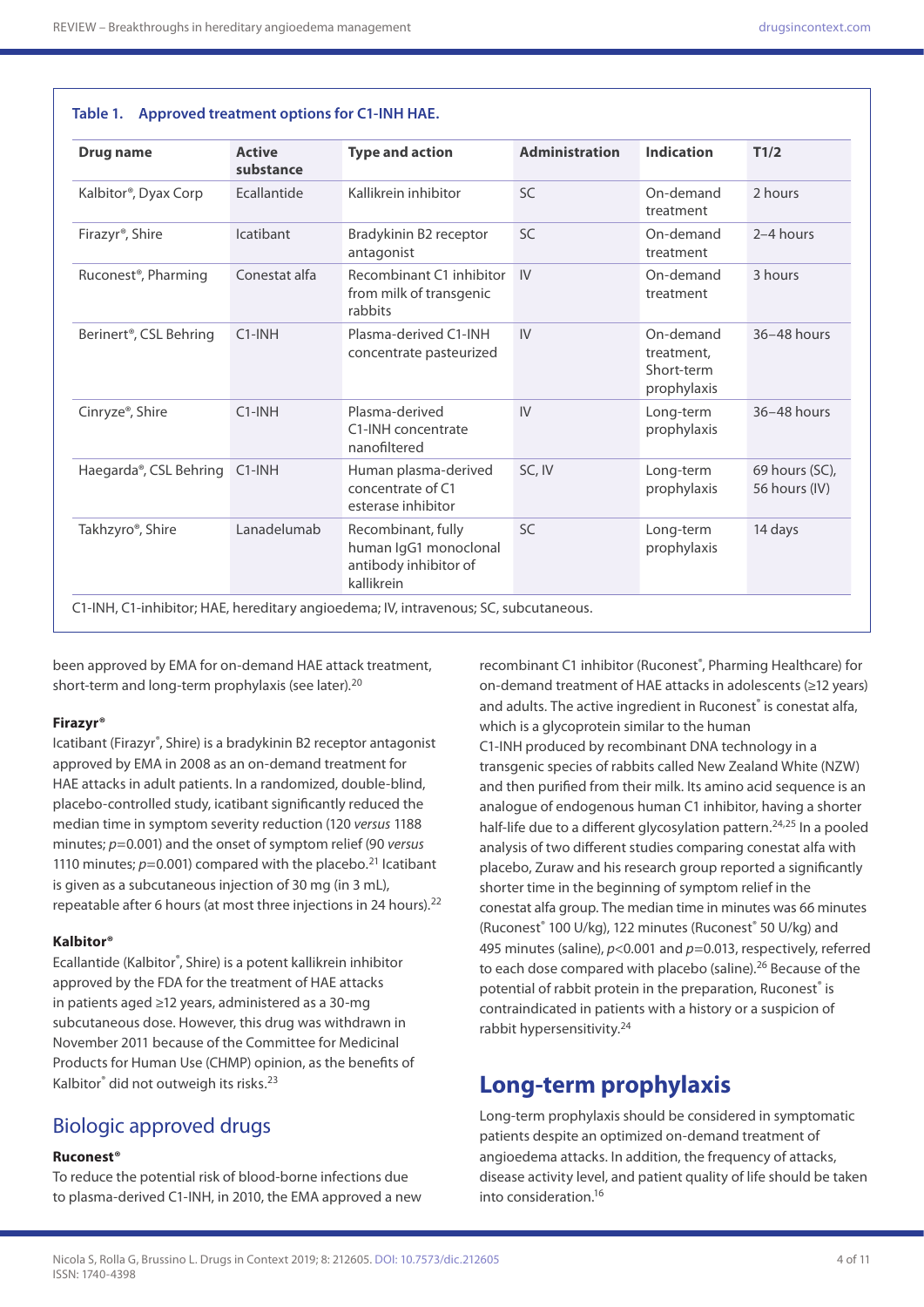| Drug name                                                        | <b>Active substance</b>                                                                                                                                                                  | <b>Type and action</b>                              | <b>Administration</b> | <b>Indication</b>        | T <sub>1/2</sub>   |
|------------------------------------------------------------------|------------------------------------------------------------------------------------------------------------------------------------------------------------------------------------------|-----------------------------------------------------|-----------------------|--------------------------|--------------------|
| BCX7353 <sup>®</sup> , BioCryst<br>Pharmaceuticals <sup>53</sup> | $R$ -1-(3-(aminomethyl)<br>phenyl)-N-(5-((3-cyanophenyl)<br>(cyclopropylmethylamino)<br>methyl)-2-fluorophenyl)-<br>3-(trifluoromethyl)-1H-<br>pyrazole-5-carboxamide<br>dihydrochloride | Second-generation<br>oral kallikrein<br>inhibitor   | P <sub>O</sub>        | Long-term<br>prophylaxis | $50 - 60$<br>hours |
| Berinert <sup>®</sup> , CSL<br>Behring <sup>54</sup>             | $C1$ -INH                                                                                                                                                                                | Plasma-derived<br>C1-INH concentrate<br>pasteurized | <b>SC</b>             | Long-term<br>prophylaxis | 120                |

### **Table 2. Ongoing trials for C1-INH HAE treatments (from the EU Clinical Trials Register website).**

The available treatments can be divided into two main groups: traditional approved drugs and new biologics. The former includes C1-nanofiltered inhibitor, widely described later, and attenuated androgens or antifibrinolytics, which, although commonly used in clinical practice, are not the purpose of this review. Among the new emerging biologics, lanadelumab is the first and the only biologic that has been approved by the EMA.

## Traditional approved drugs

#### **Cinryze®**

In 2011, the EMA approved a new plasma-derived C1 inhibitor concentrate nanofiltered (Cinryze®, Shire) for HAE management in adults. In 2016, the drug was also approved for treatment and pre-procedure prevention of HAE attacks in children from 2 years and as a routine prevention of angioedema attacks from 6 years.<sup>20</sup> Cinryze<sup>®</sup> is indicated as on-demand therapy, with a starting dose of 1000 Units IV as HAE arises, repeatable after 1 hour. In addition, the drug could be administered for shortterm prevention of angioedema attacks, by giving 1000 U IV within 24 hours before the procedure. A third approved option is, finally, to use it as long-term prophylaxis, at the dose of 1000 U IV of Cinryze<sup>®</sup> every 3 or 4 days.<sup>20</sup>

A randomized double-blind, placebo-controlled 12-week trial showed a significant reduction in the frequency of HAE in patients treated with twice weekly injections of 1000 U of Cinryze® *versus* placebo (6.3 attacks in the Cinryze® group *versus* 12.7 attacks in the placebo group;  $p$ <0.001).<sup>27</sup>

After marketing, several thrombotic events, thought to be secondary to the use of indwelling catheters rather than the drug, were reported, leading to a recommendation to avoid indwelling catheters for IV C1-INH prophylaxis.28

#### **Haegarda®**

Haegarda® (CSL Behring) was approved by the FDA in 2017 as the first subcutaneous C1 inhibitor concentrate, also indicated for self-administration, at the dose of 60 IU/kg twice weekly. Nevertheless, the European Medicines Agency did not formally approve the marketing of the drug.<sup>29</sup>

#### **Table 3. Treatments for C1-INH HAE under research.**

| Drug product                                                        | <b>Type</b>                                                                                                     |  |  |
|---------------------------------------------------------------------|-----------------------------------------------------------------------------------------------------------------|--|--|
| Gene therapy to correct<br>C1 inhibitor deficiency <sup>55</sup>    | Delivering an<br>extrachromosomal copy<br>of SERPING1 by using an<br>adeno-associated virus<br>vector.          |  |  |
| ALN-F12 <sup>®</sup> , Alnylam <sup>56</sup>                        | Inhibiting factor XII by using<br>RNA interference to reduce<br>its expression.                                 |  |  |
| CSL312 <sup>®</sup> , CSL Behring <sup>45</sup>                     | Phase I trial for a human<br>monoclonal antibody<br>against factor 12.                                          |  |  |
| KVD900 <sup>®</sup> , KalVista<br>pharmaceutical <sup>51</sup>      | Phase I trial for an on-<br>demand orally administered<br>plasma kallikrein inhibitor.                          |  |  |
| IONIS-PKK®, Ionis<br>Pharmaceuticals <sup>47</sup>                  | Completed phase I<br>trial for an antisense<br>oligonucleotide to<br>reduce the production of<br>prekallikrein. |  |  |
| ATN-249 <sup>®</sup> , Attune<br>Pharmaceuticals <sup>57</sup>      | Preclinical studies on<br>monkeys for a new oral<br>kallikrein inhibitor.                                       |  |  |
| Avoralstat <sup>®</sup> , BioCryst<br>Pharmaceuticals <sup>50</sup> | Phase 3 trial for a long-<br>term prophylaxis orally<br>administered small<br>kallikrein inhibitor.             |  |  |

## Biologic approved drugs

#### **Takhzyro®**

Lanadelumab (SHP643; previously DX-2930) is a fully human IgG1 monoclonal antibody that selectively inhibits plasma kallikrein,<sup>18</sup> marketed by Takeda with the name Takhzyro<sup>®</sup>. This agent was approved in October 2015 by the EMA<sup>30</sup> as an orphan drug for prophylaxis in HAE attack prevention, available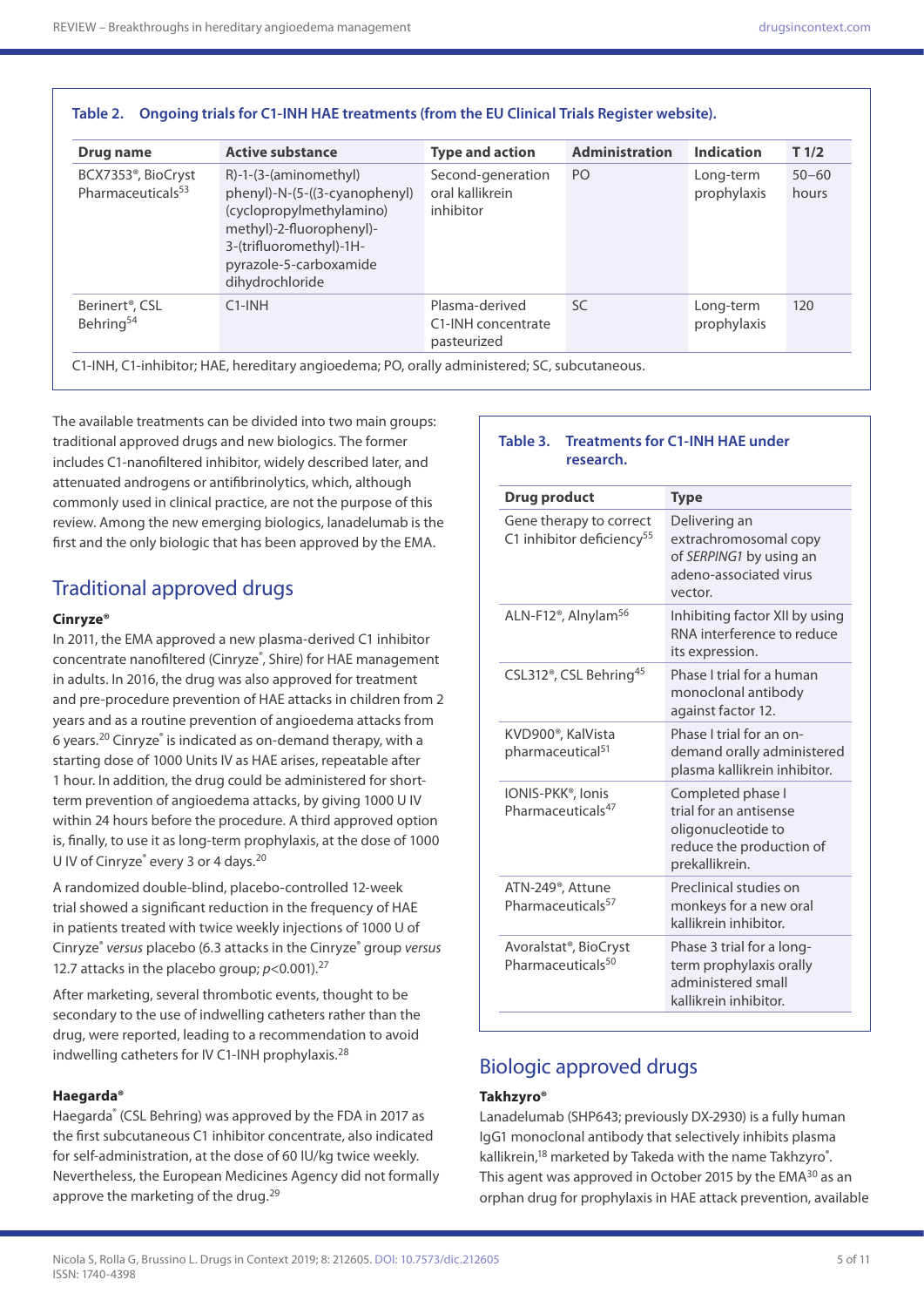for adult patients and adolescents aged ≥12 years. The halflife of the drug is indeed ≥2 weeks.<sup>31</sup> The recommended dose is 300 mg every 2 weeks, which may be extended to every 4 weeks in well-controlled patients who did not complain of any attacks in the last 6 months.<sup>31,32</sup> The Hereditary Angioedema Long-term Prophylaxis (HELP) Study™ was a multicentric, randomized, double-blind, placebo-controlled parallel group trial in 125 patients who are 12 years of age or older with HAE, over 26 weeks, that evaluated the efficacy and safety of subcutaneously administered lanadelumab (at the dose of 150 mg every 4 weeks, 300 mg every 4 weeks, or 300 mg every 2 weeks) *versus* placebo.33 The primary endpoint measured the HAE attack incidence over 6 months (26 weeks), whereas the secondary endpoints evaluated how many attacks required an acute treatment and the number of attacks with severity that was moderate or severe. The three aforementioned doses of lanadelumab showed a significant superiority compared with the placebo for all primary and secondary endpoints (*p*<0.001 for all comparisons). No severe treatment-emergent adverse events or deaths were reported.33

# **Short-term prophylaxis**

Short-term prophylaxis is administered with the aim of preventing HAE attacks in patients who need to undergo invasive procedures potentially acting as a trigger, such as dental care, surgery, endoscopic examinations, childbirth, and stressful situations.

Although the risk of potentially life-threatening invasive procedures is high, no controlled trials compared the efficacy of different approaches for short-term prophylaxis.

In 2017, the International World Allergy Organization, in cooperation with the European Academy of Allergy and Clinical Immunology (WAO/EAACI), released a new update of the HAE guidelines. In the revision, WAO/EAACI recommends a preprocedural C1-INH concentrate administration in all cases of medical, surgical, and dental procedures associated with any mechanical impact to the upper aerodigestive tract (Evidence grade: C; strength of recommendation: Strong).16

Nevertheless, HAE attacks can still occur despite proper preprocedural prophylaxis. For this reason, all patients should stay under medical supervision a few hours following the procedure. In addition, on-demand treatment (C1-INH or icatibant plasma concentration) should be available in cases of unpredictable acute attacks.16 The drugs of choice for this approach are C1 INH plasma concentrate.

# **Novel biologic drugs and gene therapies in the pipeline**

The new era of gene therapy and monoclonal antibodies (mAbs) has led to the development of several new approaches for HAE management, which are now being investigated.

The most interesting treatments are gene therapy, which aims to restore the lack in C1-INH by administering a new extrachromosomal copy of SERPING1 into patient cells by using an adeno-associated virus vector, the use of an antisense oligonucleotide to reduce prekallikrein production (Ionis-PKK), the use of an RNA interference to reduce Factor XII expression (ALN-F12, ARC-F12), a human monoclonal antibody against Factor XII (CSL312), and a recent kallikrein inhibitor (ATN-249).

The main purpose of these novel approaches is to reduce the need for medications and to improve the quality of life of HAE patients by modifying the course of the disease.

# AAVrh.10hC1EI

Qui and his research group are evaluating in a preclinical study the efficacy of gene therapy on C1-INH HAE. They hypothesized that C1-INH deficiency could be restored by administering an additional extrachromosomal copy of the SERPING1 gene into the cells of affected patients using an adeno-associated virus vector.34 The authors created a C1-INH-deficient mouse model presenting the clinical and molecular phenotype of HAE due to a frameshift mutation, which leads to an early stop codon in exon 3, and they called it the 'S63 mouse model.'34 These authors hypothesized that one injection of a serotype rh.10 adeno-associated virus (AAV) vector, which encodes the human C1 esterase inhibitor (C1EI) (AAVrh.10hC1EI), is sufficient for recovering from the disease. The expression of human C1EI would indeed be persistent, and no more HAE manifestations will appear. In this study, the authors analyzed the vascular permeability in both S63+/− and wild-type control mice with or without vector treatment. For the assessment, the authors used Evans blue dye and evaluated mouse outcomes after 2, 6, and 24 weeks from the AAVrh.10C1EI (1011 gc) administration.<sup>34</sup>

The authors demonstrated that, in both *in vivo* and *in vitro* assessments and independent of mouse gender, a single administration of AAVrh.10hC1EI allowed enough systemic production of C1-INH to prevent the vascular permeability causing HAE manifestations.

One of the major limits of this study is that the evaluation was restricted to 24 weeks, although the authors revealed that they have demonstrated long-term expression measured over several years.<sup>35-37</sup>

This study establishes that a gene therapy expressing C1-INH helps in HAE healing in a mouse model. Nevertheless, it is mandatory that additional toxicology and safety studies assess the efficacy and feasibility of this approach in clinical practice, focusing on dosing regimens and drug safety.

# ARC-F12

ARC-F12™ is a new RNAi-based product developed by Arrowhead Pharmaceuticals. It is now under investigation for the treatment of diseases due to a dysfunctional Factor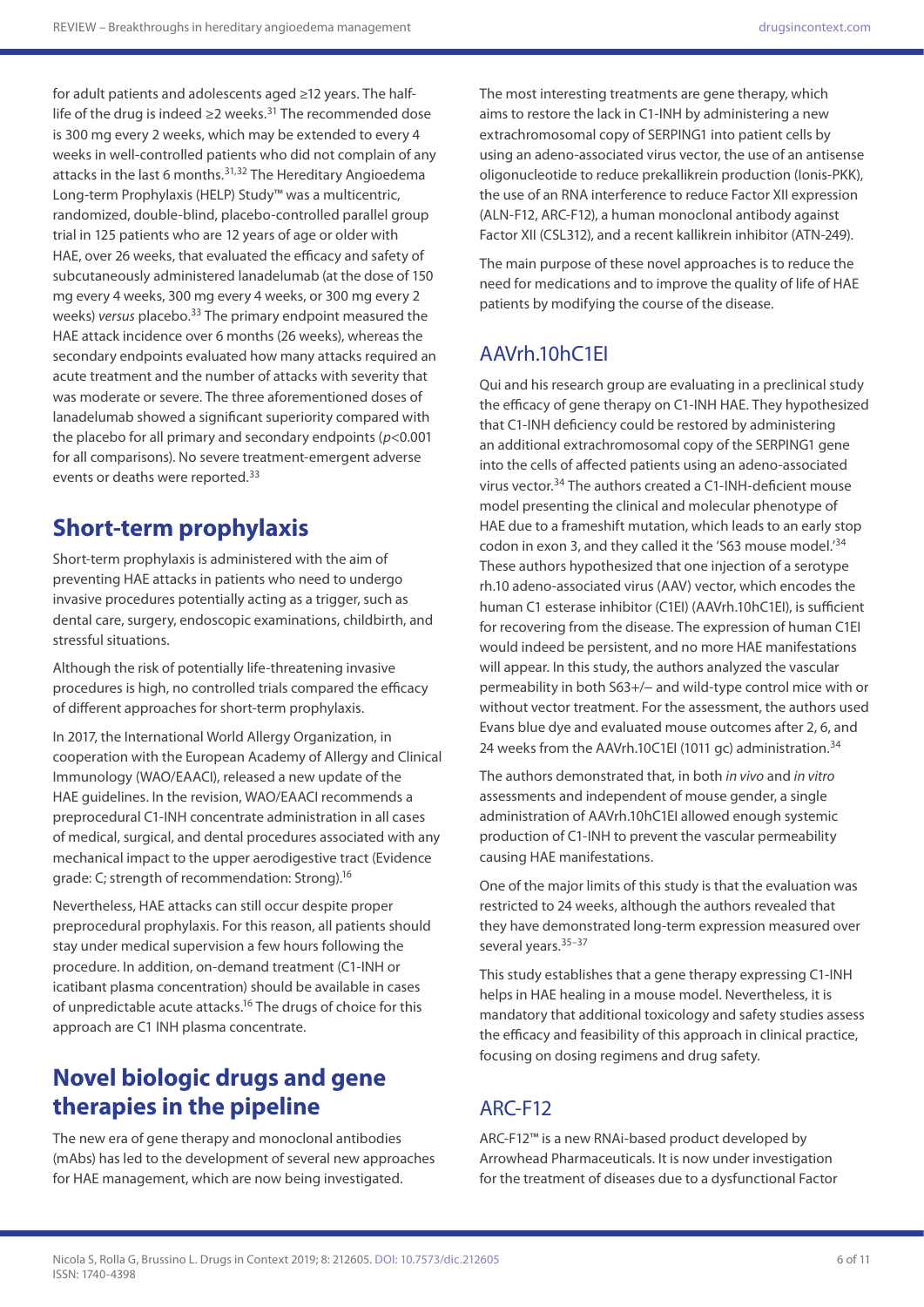XII. Some preclinical studies are ongoing, and ARC-F12™ will probably be proposed for future clinical trials.38

## ALN-F12

ALN-F12 is an FXII targeting small-interfering RNA (siRNA) conjugated with trivalent N-acetylgalactosamine (GalNAc) ligand, which was demonstrated to be able to compensate for the defect resulting from the loss of functional C1INH due to F12 mutations. Liu and coauthors evaluated the efficacy of ALN-F12 in mice, rats, and cynomolgus monkeys, as well as in an *ex vivo* assay assessing the relationship between the cleavage of high-molecular weight kininogen (HK) and plasma levels of human FXII. These authors demonstrated a significant dose-dependent decrease in plasma FXII levels in all rats, mice, and monkeys, after only one subcutaneous injection of ALN-F12. Moreover, an *ex vivo* human plasma HK cleavage assay indicated FXII-dependent bradykinin generation.14

Until recently, no studies for ALN-F12 *in vivo* human evaluation have been developed.

### BCX7353

BCX7353, the active substance of which is (R)-1- (3-(aminomethyl)phenyl)-N-(5-((3-cyanophenyl) (cyclopropylmethylamino)methyl)-2-fluorophenyl)-3- (trifluoromethyl)-1H-pyrazole-5-carboxamide dihydrochloride, is a potent, synthetic small molecule demonstrated to be able to inhibit plasma kallikrein. The drug was developed for both long-term prophylaxis and on-demand treatment.<sup>39,40</sup>

In 2016, the first-in-human phase 1 trial evaluated single or multiple once-daily oral administration of BCX7353 or placebo in healthy volunteers. The half-life of BCX7353 was shown to be 50–60 hours, and the target therapeutic plasma concentrations were reached in 7 days, without any AEs reported.<sup>41</sup>

According to these results, the phase 2 Angioedema Prophylaxis 1 (APeX-1) trial<sup>39</sup> evaluated BCX7353 in its four dose regimens (62.5, 125, 250, and 350 mg, administered once daily) for long-term prophylaxis in angioedema attacks over a 4-week period and compared them with the placebo.

The primary efficacy end point was the number of angioedema attacks, which was demonstrated to be reduced up to 73.8%. Key secondary end points included angioedema attacks according to anatomical location and the change from baseline in AE-QoL scores. Secondary endpoints also supported the efficacy of BCX7353 at doses of 125 mg or more. Three patients who received BCX7353 at a dose of 350 mg discontinued the trial regimen owing to adverse events, whereas the incidence in the 62.5-mg dose group was similar to that in the placebo group (18%).

A second phase 2, double-blind, placebo-controlled, randomized, crossover, dose-ranging trial, ZENITH-1, evaluated the efficacy of the 750 mg dose of BCX7353 in the treatment of three HAE attacks: two treated with active drug and one with placebo, in a randomized sequence.

The results showed that at 4 hours post-dose, 67.7% of HAE attacks treated with BCX7353 and 46.7% of those treated with placebo were stable or improved (OR=2.771, *p*=0.0387). The evaluation was made by composite VAS, and the results were maintained at 24 hours.40

Based on the results of ZENITH-1, the company plans to start a phase 3 trial with the 750 mg dose of oral BCX7353 in the summer of 2019.42

### CSL312

The fully human recombinant antibody 3F7 is a potent and highly specific inhibitor of the proteolytic activity of FXIIa that specifically binds to the catalytic domain of FXIIa with high affinity and completely inhibits its protease activity.<sup>43</sup> 3F7 was initially developed to provide thromboprotection as efficiently as heparin without increasing the bleeding risk,<sup>44</sup> but it was found to be effective also in the reduction of angioedema attacks in HAE III mouse models and in bradykinin-mediated angioedema induced by captopril in C1-INH-deficient mice, <sup>45</sup> laying the foundations for further studies.

In addition, a variant of 3F7 with improved affinity and potency developed by CSL Behring®, called CSL312, has been shown to effectively inhibit dextran sulfate-triggered FXII contact activation and bradykinin formation in the plasma of healthy donors and HAE murine models.45

In October 2018, a multicenter, randomized, placebocontrolled, parallel-arm, phase 2 study was started to investigate the clinical efficacy, pharmacokinetics, and safety of CSL312 as prophylaxis to prevent attacks in subjects with HAE.46

### IONIS-PKKRX

The targeted inhibition of prekallikrein (PKK) expression using antisense oligonucleotide (ASO) technology is a novel emerging therapeutic approach for hereditary angioedema due to genetic deficiencies of PKK or FXII.

IONIS-PKKRx, designed by Ionis Pharmaceutical™, is a second-generation 2-O-(2-methoxyethyl)-modified antisense oligonucleotide of murine derivation that aims to reduce hepatic PKK mRNA by binding prekallikrein. IONIS-PKKRx was shown to be dose-dependent effective in reducing human prekallikrein mRNA in the liver and PKK protein in the plasma of mice expressing the human PKK transgene (hPKK-Tg) and doseand time-dependent reductions of plasma PKK in Cynomolgus monkeys, showing a tissue half-life of 20.5-27.7 days.<sup>47</sup>

Preliminary trials in healthy human volunteers demonstrated that IONIS-PKKRx was able to dose-dependently reduce plasma levels of PKK and bradykinin production, with a good tolerability and safety profile.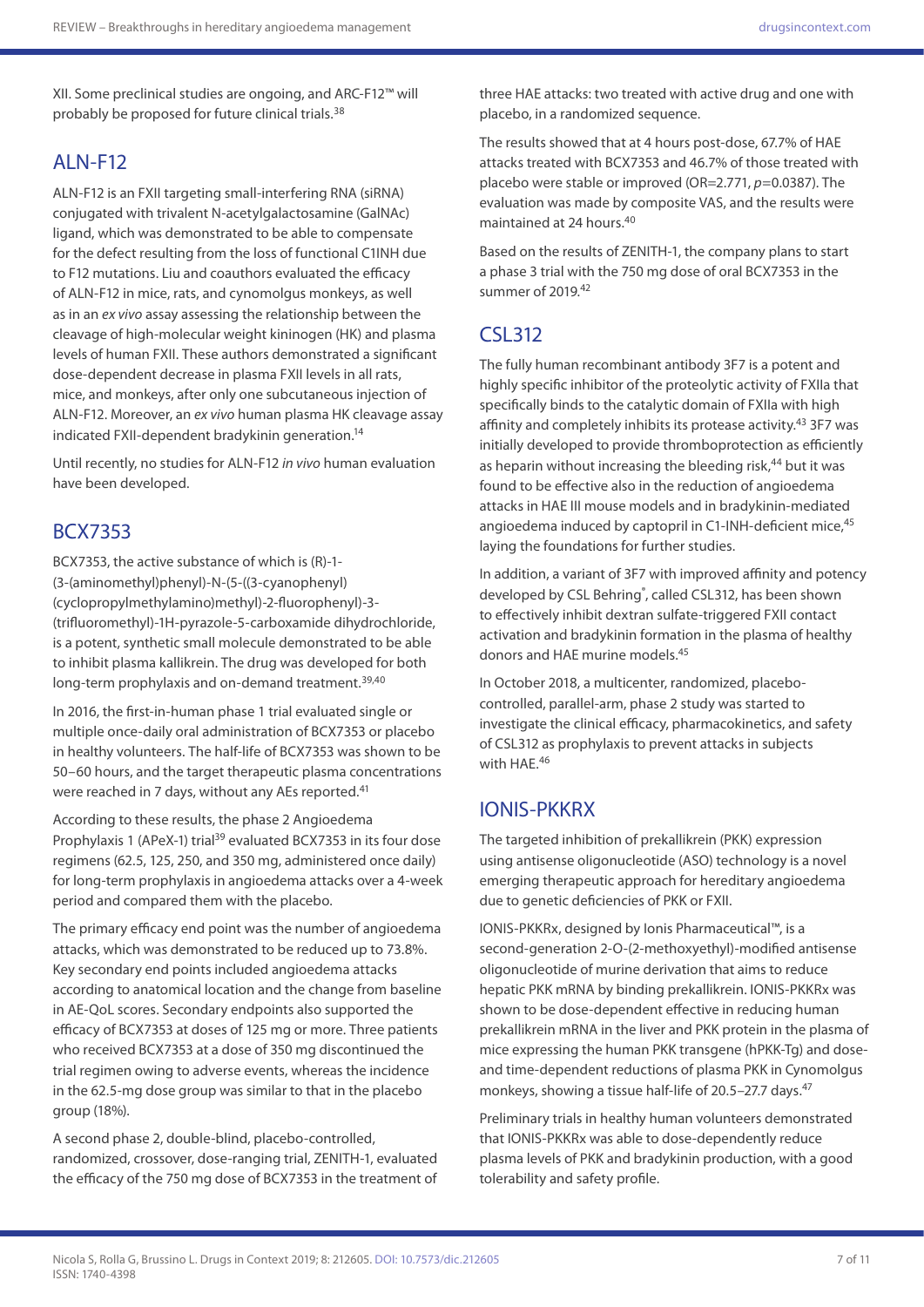IONIS-PKKRx was evaluated in a Canadian phase 1 randomized DBPC study in healthy volunteers (BioPharma Services, Inc., Toronto, Canada) between May 2014 and January 2015. The subjects were randomly assigned 3:1 to receive a single subcutaneous IONIS-PKKRx injection (50, 100, 200, or 400 mg) or placebo.47 The pharmacodynamic effects in healthy human volunteers were consistent with the preclinical results.<sup>47</sup>

In the 300 and 400 mg cohorts, IONISPKKRx was effective in dose-dependent reduction of plasma PKK protein levels and bradykinin production after 29 days from injection, sustained up to day 113.

In addition, the finding of a conversion from FXII to the active form (FXIIa) is thought to be consistent with the role of PKK/ kallikrein in activation of FXII.47

### ATN-249

ATN-249 is a novel, potent, selective, and oral-administered plasma kallikrein inhibitor for the treatment of HAE. Preclinical studies seemed to support ATN-249 as a highly selective and effective kallikrein plasma inhibitor. Upon the conclusion of the phase I study in healthy volunteers, a phase 2 trial is expected to commence. The aim of this phase 2 study, over a 4-week period, would be the assessment of dose ranging, as well as the tolerability, safety, pharmacodynamics, pharmacokinetics, and efficacy of ATN-249 as a prophylactic treatment in HAE patients.48

### Avoralstat

Avoralstat (BioCryst Pharmaceuticals, Durham, North Carolina), which was previously named BCX4161, is a potent, small molecule inhibitor of kallikrein.49

The clinical trial named OPuS-2 (NCT02303626, EudraCT 2014- 002655-26) is a phase 3, multicenter, randomized, double-blind, placebo-controlled, parallel-group study aimed to test the efficacy of avoralstat in long-term prophylaxis.<sup>50</sup>

Patients were randomized in a 1:1:1 ratio to receive avoralstat 500 mg, 300 mg, or placebo, administered orally, three times per day for 12 weeks. The primary endpoint was the weekly confirmed number of angioedema attacks. Secondary efficacy endpoints included the number of attack-free days, the weekly subject-reported attack rate, the average attack severity score, and the AE-OoL score.<sup>50</sup>

The primary endpoint was not achieved, with confirmed attacks of 0.59, 0.68, and 0.59 for subjects in the three treatment arms (*p*≥0.5). In addition, except for quality of life, no other secondary endpoint was achieved.50

### KVD900

KVD900 is a potent and selective small molecule plasma kallikrein inhibitor developed for the on-demand treatment of HAE attacks. A phase 1 single ascending dose study evaluated the pharmacodynamics of the drug by testing 8 ascending doses from 5 to 600 mg in healthy men. The 600-mg single dose provided >90% inhibition of plasma kallikrein catalytic activity between 30 minutes and 6 hours post-dose and >50% inhibition for 10 hours. The authors suggested that the drug could be used as a rapidly acting oral treatment for HAE attacks.51

# **Conclusion**

The severity and timing of HAE attacks are unpredictable, mainly due to the lack of a complete understanding of the mechanisms underlying the disease onset. In addition, swelling without urticaria is the feature of most HAE attacks, regardless of the molecular basis.

The approved treatments can actually avoid or minimize the risk of death, but they are not effective in complete healing from the disease. Moreover, a personalized approach becomes increasingly important to obtain adequate disease control. In the recent years, the development of many subcutaneous and oral drugs has allowed people to take these medications at home, reducing missed work days and healthcare-associated costs.<sup>52</sup>

More recently, gene therapy approaches seem to provide promising opportunities for the treatment of hereditary angioedema.

However, there are still many unmet needs concerning new therapies, including efficacy, costs, route, and timing of administration.

**Contributions:** All authors contributed equally to the preparation of this review. All named authors meet the International Committee of Medical Journal Editors (ICMJE) criteria for authorship for this article, take responsibility for the integrity of the work as a whole, and have given their approval for this version to be published.

**Disclosure and potential conflicts of interest:** The authors declare that they have no conflicts of interest. The International Committee of Medical Journal Editors (ICMJE) Potential Conflicts of Interests form for the authors is available for download at <http://www.drugsincontext.com/wp-content/uploads/2019/09/dic.212605-COI.pdf>

#### **Acknowledgments:** None.

**Funding declaration:** There was no funding associated with the preparation of this article.

**Copyright:** Copyright © 2019 Nicola S, Rolla G, Brussino L. [https://doi.org/10.7573/dic.212605.](https://doi.org/10.7573/dic.212605) Published by Drugs in Context under Creative Commons License Deed CC BY NC ND 4.0 which allows anyone to copy, distribute, and transmit the article provided it is properly attributed in the manner specified below. No commercial use without permission.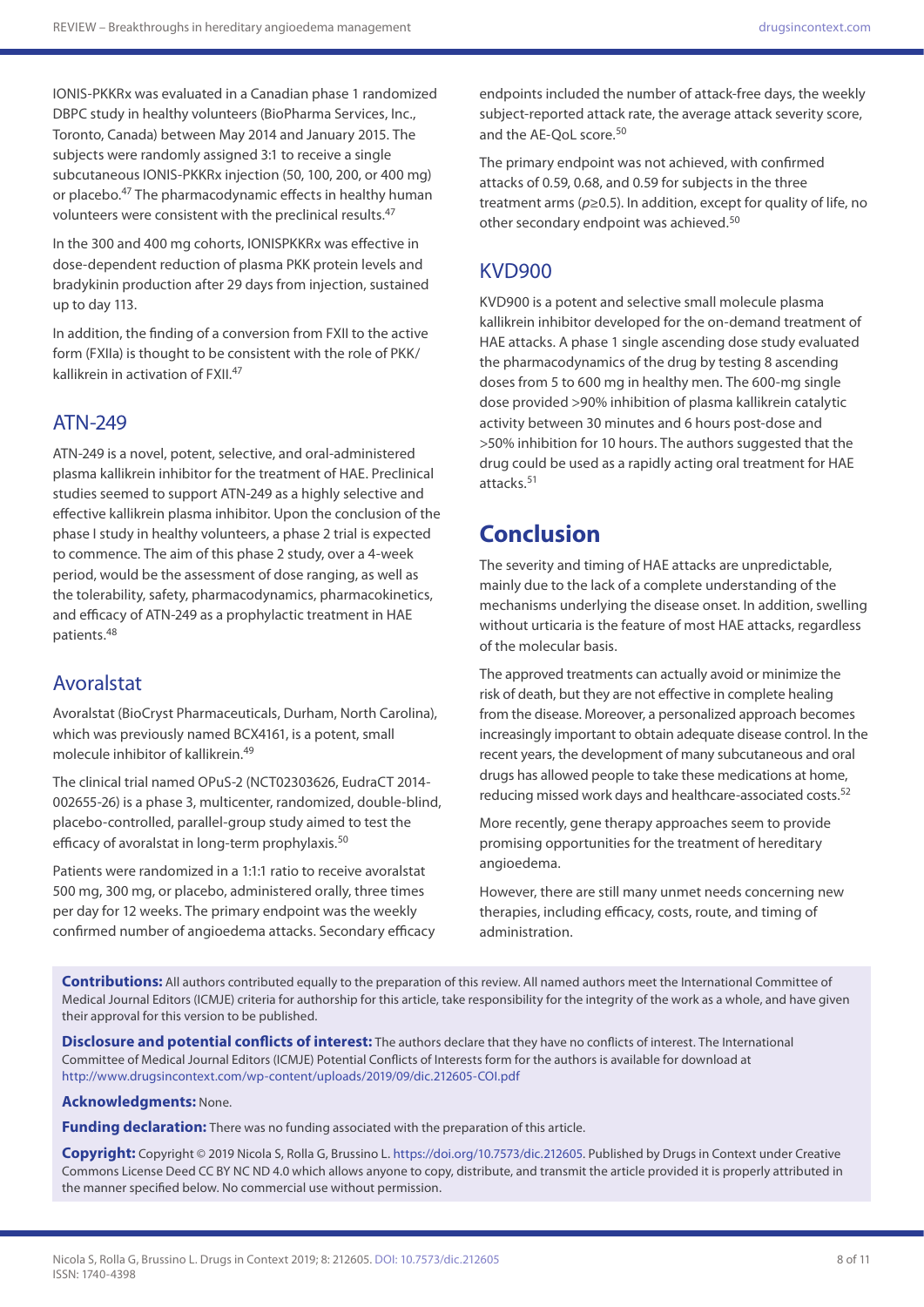**Correct attribution:** Copyright © 2019 Nicola S, Rolla G, Brussino L. Published by Drugs in Context under Creative Commons License Deed CC BY NC ND 4.0.

**Article URL:** [https://www.drugsincontext.com/breakthroughs-in-hereditary-angioedema-management:-a-systematic-review-of-approved](https://www.drugsincontext.com/breakthroughs-in-hereditary-angioedema-management:-a-systematic-review-of-approved-drugs-and-those-under-research/)[drugs-and-those-under-research/](https://www.drugsincontext.com/breakthroughs-in-hereditary-angioedema-management:-a-systematic-review-of-approved-drugs-and-those-under-research/)

**Correspondence:** Luisa Brussino, Dipartimento di Scienze Mediche – SSDDU Allergologia e Immunologia Clinica, Università degli Studi di Torino, AO Ordine Mauriziano Umberto I di Torino, C.so Re Umberto, 109 – 10128 Torino, Italy. [luisa.brussino@unito.it](mailto:luisa.brussino@unito.it)

**Provenance:** invited; externally peer reviewed.

**Submitted:** 19 June 2019; **Peer review comments to author:** 23 July 2019; **Revised manuscript received:** 16 August 2019; **Accepted:** 27 August 2019; **Publication date:** 2 October 2019.

**Drugs in Context** is published by BioExcel Publishing Ltd. Registered office: Plaza Building, Lee High Road, London, England, SE13 5PT.

BioExcel Publishing Limited is registered in England Number 10038393. VAT GB 252 7720 07.

For all manuscript and submissions enquiries, contact the Editor-in-Chief [gordon.mallarkey@bioexcelpublishing.com](mailto:gordon.mallarkey@bioexcelpublishing.com)

For all permissions, rights and reprints, contact David Hughes [david.hughes@bioexcelpublishing.com](mailto:david.hughes@bioexcelpublishing.com)

## **References**

- 1. Dewald G, Bork K. Missense mutations in the coagulation factor XII (Hageman factor) gene in hereditary angioedema with normal C1 inhibitor. *Biochem Biophys Res Commun*. 2006;343(4):1286–1289. <http://dx.doi.org/10.1016/j.bbrc.2017.12.060>
- 2. Bork K, Wulff K, Steinmüller-Magin L, et al. Hereditary angioedema with a mutation in the plasminogen gene. *Allergy*. 2017. <http://dx.doi.org/10.1111/all.13270>
- 3. Bafunno V, Firinu D, D'Apolito M, et al. Mutation of the angiopoietin -1 gene (ANGPT1) associates with a new type of hereditary angioedema. *J Allergy Clin Immunol*. 2018;141(3):1009–1017.<http://dx.doi.org/10.1016/j.jaci.2017.05.020>
- 4. Bucca C, Culla B, Brussino L, et al. Effect of iron supplementation in women with chronic cough and iron deficiency. *Int J Clin Pract.* 2012;66(11):1095–1100.<http://dx.doi.org/10.1111/ijcp.12001>
- 5. Bucca C, Brussino L, Maule MM, et al. Clinical and functional prediction of moderate to severe obstructive sleep apnoea. *Clin Respir J.* 2011;5(4):219–226. <http://dx.doi.org/10.1111/j.1752-699X.2010.00223.x>
- 6. Abdulkarim A, Craig TJ. Hereditary angioedema. [Updated June 3, 2019]. In: StatPearls. *Treasure Island (FL): StatPearls Publishing*; 2019; [https://www.ncbi.nlm.nih.gov/books/NBK482266/.](https://www.ncbi.nlm.nih.gov/books/NBK482266/) [Last accessed August 5, 2019].
- 7. Bowen T, Cicardi M, Bork K, et al. Hereditary angiodema: a current state-of-the-art review, VII: Canadian Hungarian 2007 International Consensus Algorithm for the Diagnosis, Therapy, and Management of Hereditary Angioedema*. Ann Allergy Asthma Immunol.* 2008;100(1 Suppl 2):S30–40. [https://doi.org/10.1016/S1081-1206\(10\)60584-4](https://doi.org/10.1016/S1081-1206(10)60584-4)
- 8. Davis AE III, Lu F, Mejia P. C1 inhibitor, a multi-functional serine protease inhibitor. *Thromb Haemost.* 2010;104:886–893. <http://dx.doi.org/10.1160/TH10-01-0073>
- 9. Kaplan AP, Joseph K. Pathogenesis of hereditary angioedema: the role of the bradykinin-forming cascade. *Immunol Allergy Clin North Am.* 2017;37:513–525 <http://dx.doi.org/10.1016/j.iac.2017.04.001>
- 10. Bock SC, Skriver K, Nielsen E, et al. Human Cl inhibitor: primary structure, cDNA cloning, and chromosomal localization. *Biochemistry.* 1986;25:4292–4301.<http://dx.doi.org/10.1021/bi00363a018>
- 11. Johnston DT. Diagnosis and management of hereditary angioedema. *J Am Osteopath Assoc*. 2011;111:28–36. PubMed PMID: 21258014
- 12. Zanichelli A, Magerl M, Longhurst H, et al. Hereditary angioedema with C1 inhibitor deficiency: delay in diagnosis in Europe. *Allergy Asthma Clin Immunol*. 2013;9(1):29. <http://dx.doi.org/10.1186/1710-1492-9-29>
- 13. Lumry WR, Castaldo AJ, Vernon MK, et al. The humanistic burden of hereditary angioedema: impact on health-related quality of life, productivity, and depression. *Allergy Asthma Proc.* 2010;31:407–414. <http://dx.doi.org/10.2500/aap.2010.31.3394>
- 14. Liu J, Qin J, Borodovsky A, et al. An investigational RNAi therapeutic targeting Factor XII (ALN-F12) for the treatment of hereditary angioedema. *RNA*. 2019;25(2):255–263. <http://dx.doi.org/10.1261/rna.068916.118>
- 15. Cicardi M, Bork K, Caballero T, et al. Evidence-based recommendations for the therapeutic management of angioedema owing to hereditary C1 inhibitor deficiency: consensus report of an International Working Group. *Allergy*. 2012;67:147–157. <http://dx.doi.org/10.1111/j.1398-9995.2011.02751.x>
- 16. Maurer M, Magerl M, Ansotegui I, et al. The international WAO/EAACI guideline for the management of hereditary angioedema-The 2017 revision and update. *Allergy*. 2018;73:1575–1596.<http://dx.doi.org/10.1111/all.13384>
- 17. Cicardi M, Bork K, Caballero T, et al. Evidence-based recommendations for the therapeutic management of angioedema owing to hereditary C1 inhibitor deficiency: consensus report of an International Working Group. *Allergy.* 2012;67:147–157. <http://dx.doi.org/10.1111/j.1398-9995.2011.02751.x>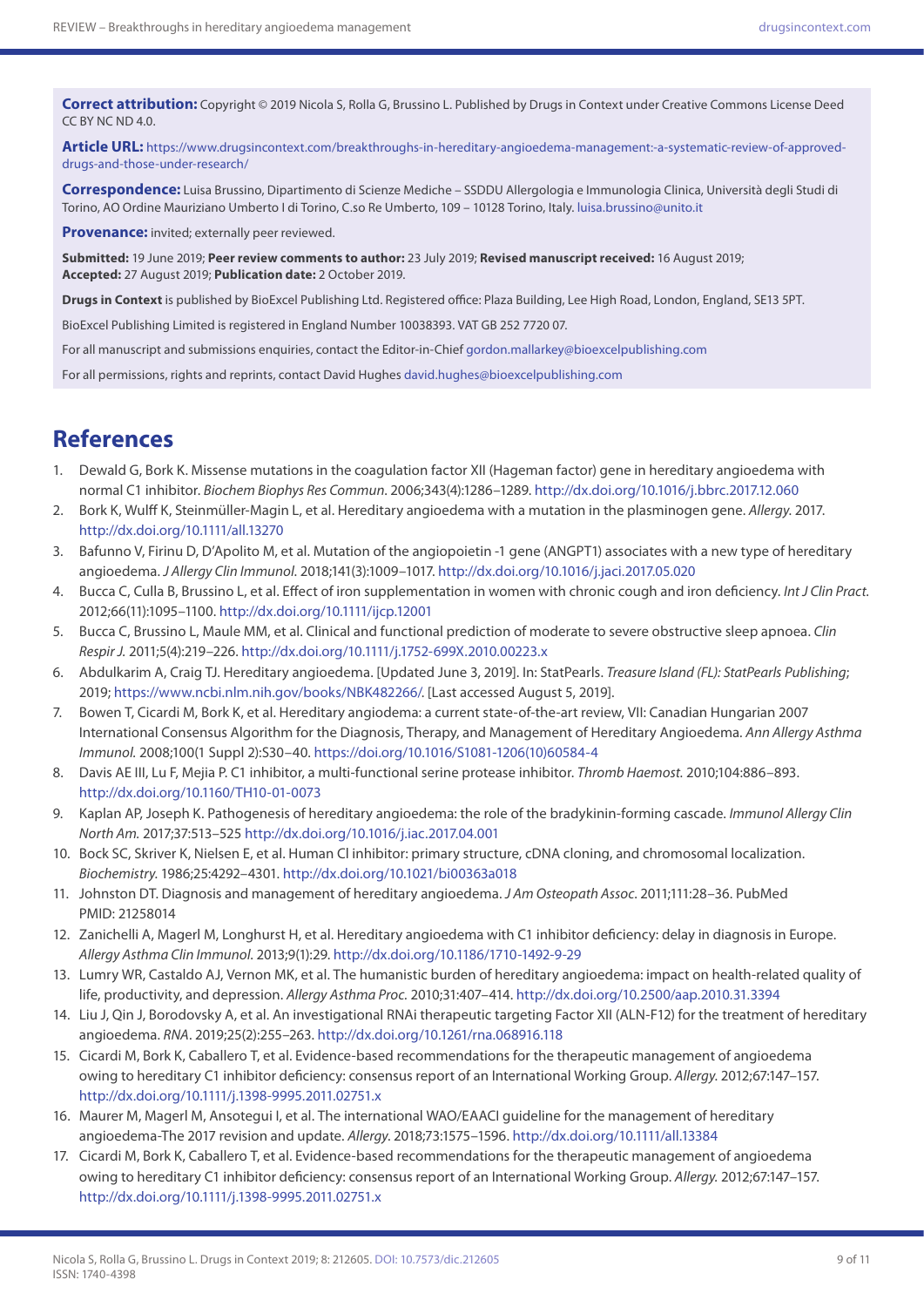- 18. Kenniston JA, Faucette RR, Martik D, et al. Inhibition of plasma kallikrein by a highly specific active site blocking antibody. *J Biol Chem*. 2014;289(34):23596–23608.<http://dx.doi.org/10.1074/jbc.M114.569061>
- 19. EMA Cinryze assessment report. [https://www.ema.europa.eu/en/documents/variation-report/cinryze-h-c-1207-ii-0045-epar-assessement-report\\_en.pdf.](https://www.ema.europa.eu/en/documents/variation-report/cinryze-h-c-1207-ii-0045-epar-assessement-report_en.pdf) [Last accessed July 23, 2019].
- 20. Cinryze summary of product characteristics. [https://ec.europa.eu/health/documents/community-register/2017/20170126136955/anx\\_136955\\_en.pdf](https://ec.europa.eu/health/documents/community-register/2017/20170126136955/anx_136955_en.pdf). Accessed March 18, 2019.
- 21. Lumry WR, Li HH, Levy RJ, et al. Randomized placebo-controlled trial of the bradykinin B2 receptor antagonist icatibant for the treatment of acute attacks of hereditary angioedema: the FAST-3 trial. *Ann Allergy Asthma Immunol*. 2011;107:529–537. <http://dx.doi.org/10.1016/j.anai.2011.08.015>
- 22. Shire. Firazyr prescribing information. [http://pi.shirecontent.com/PI/PDFs/Firazyr\\_USA\\_ENG.pdf.](http://pi.shirecontent.com/PI/PDFs/Firazyr_USA_ENG.pdf) Accessed October 25, 2018.
- 23. Kalbitor: Withdrawn application | European Medicines Agency. [https://www.ema.europa.eu/en/medicines/human/withdrawn-applications/kalbitor.](https://www.ema.europa.eu/en/medicines/human/withdrawn-applications/kalbitor) [Last accessed August 5, 2019].
- 24. Cruz MP. Conestat alfa (ruconest): first recombinant c1 esterase inhibitor for the treatment of acute attacks in patients with hereditary angioedema. *PT*. 2015;40:109–114. PubMed PMID: 25673959
- 25. Van Veen HA, Koiter J, Vogelezang CJ, et al. Characterization of recombinant human C1 inhibitor secreted in milk of transgenic rabbits. *J Biotechnol.* 2012;162:319–326.<http://dx.doi.org/10.1016/j.jbiotec.2012.09.005>
- 26. Zuraw B, Cicardi M, Levy RJ, et al. Recombinant human C1-inhibitor for the treatment of acute angioedema attacks in patients with hereditary angioedema. *J Allergy Clin Immunol.* 2010;126:821–827.e14. <http://dx.doi.org/10.1016/j.jaci.2010.07.021>
- 27. Zuraw BL, Busse PJ, White M, et al. Nanofiltered C1 inhibitor concentrate for treatment of hereditary angioedema. *N Engl J Med*. 2010;363:513–522. <http://dx.doi.org/10.1056/NEJMoa0805538>
- 28. Gandhi PK, Gentry WM, Bottorff MB. Thrombotic events associated with C1 esterase inhibitor products in patients with hereditary angioedema: investigation from the United States Food and Drug Administration adverse event reporting system database. *Pharmacotherapy.* 2012;32(10):902–909. <http://dx.doi.org/10.1002/j.1875-9114.2012.01126>
- 29. Haegarda Draft labeling text. [https://www.fda.gov/downloads/biologicsbloodvaccines/bloodbloodproducts/](https://www.fda.gov/downloads/biologicsbloodvaccines/bloodbloodproducts/approvedproducts/licensedproductsblas/fractionatedplasmaproducts/ucm564335.pdf) [approvedproducts/licensedproductsblas/fractionatedplasmaproducts/ucm564335.pdf.](https://www.fda.gov/downloads/biologicsbloodvaccines/bloodbloodproducts/approvedproducts/licensedproductsblas/fractionatedplasmaproducts/ucm564335.pdf) [Last accessed March 18, 2019].
- 30. EMA takhzyro approval. [https://www.ema.europa.eu/en/medicines/human/EPAR/takhzyro.](https://www.ema.europa.eu/en/medicines/human/EPAR/takhzyro) [Last accessed March 19, 2019].
- 31. Hwang G, Johri A, Ng S, et al. A review of kallikrein inhibitor lanadelumab in hereditary angioedema. *Immunotherapy.* 2019;11(11):937–944. <http://dx.doi.org/10.2217/imt-2018-0197>
- 32. Takhzyro™. Lanadelumab injection Canadian product monograph. <https://www.shirecanada.com/-/media/shire/shireglobal/shirecanada/pdffiles/product%20information/takhzyro-pm-en.pdf>. [Last accessed October 1, 2018].
- 33. Banerji A, Riedl MA, Bernstein JA, et al. Effect of lanadelumab compared with placebo on prevention of hereditary angioedema attacks: a randomized clinical trial. *JAMA.* 2018;320(20):2108–2121. <http://dx.doi.org/10.1001/jama.2018.16773>
- 34. Qiu T, Chiuchiolo MJ, Whaley AS, et al. Gene therapy for C1 esterase inhibitor deficiency in a murine model of hereditary angioedema. *Allergy.* 2019;74(6):1081–1089.<https://doi.org/10.1111/all.13582>
- 35. Nathwani AC, Rosales C, McIntosh J, et al. Long-term safety and efficacy following systemic administration of a selfcomplementary AAV vector encoding human FIX pseudotyped with serotype 5 and 8 capsid proteins. *Mol Ther*. 2011;19:876–885. <http://dx.doi.org/10.1038/mt.2010.274>
- 36. Sondhi D, Peterson DA, Giannaris EL, et al. AAV2-mediated CLN2 gene transfer to rodent and non-human primate brain results in long-term TPP-I expression compatible with therapy for LINCL. *Gene Ther*. 2005;12:1618–1632. <http://dx.doi.org/10.1038/sj.gt.3302549>
- 37. Chiuchiolo MJ, Kaminsky SM, Sondhi D, et al. Intrapleural administration of an AAVrh.10 vector coding for human alpha1 antitrypsin for the treatment of alpha1-antitrypsin deficiency. *Hum Gene Ther Clin Dev*. 2013;24:161–173. <http://dx.doi.org/10.1089/humc.2013.168>
- 38. Arrowhead Pharmaceuticals, Inc. [http://ir.arrowheadpharma.com/news-releases/news-release-details/arrowhead](http://ir.arrowheadpharma.com/news-releases/news-release-details/arrowhead-pharmaceuticals-presents-new-data-arc-f12-and-arc-lpa)[pharmaceuticals-presents-new-data-arc-f12-and-arc-lpa.](http://ir.arrowheadpharma.com/news-releases/news-release-details/arrowhead-pharmaceuticals-presents-new-data-arc-f12-and-arc-lpa) [Last accessed June 8, 2019].
- 39. Aygören-Pürsün E, Bygum A, Grivcheva-Panovska V, et al. Oral plasma kallikrein inhibitor for prophylaxis in hereditary angioedema. *N Engl J Med.* 2018;379:352–362.<http://dx.doi.org/10.1056/NEJMoa1716995>
- 40. Longhurst H, Moldovan D, Bygum A, et al. Oral plasma kallikrein inhibitor BCX7353 is safe and effective as an on-demand treatment of angioedema attacks in hereditary angioedema (HAE) patients: results of the ZENITH-1 trial. *JACI*. 2019;143 (Suppl. 2):AB36.<https://doi.org/10.1016/j.jaci.2018.12.112>
- 41. Cornpropst M, Dobo S, Collier J, et al. BCX7353, a potent inhibitor of plasma kallikrein, shows sustained maximal enzyme inhibition when dosed orally once daily: results from a phase 1 trial in healthy subjects. *J Allergy Clin Immunol.* 2016;137:AB401–AB401.<https://doi.org/10.1016/j.jaci.2015.12.1243>